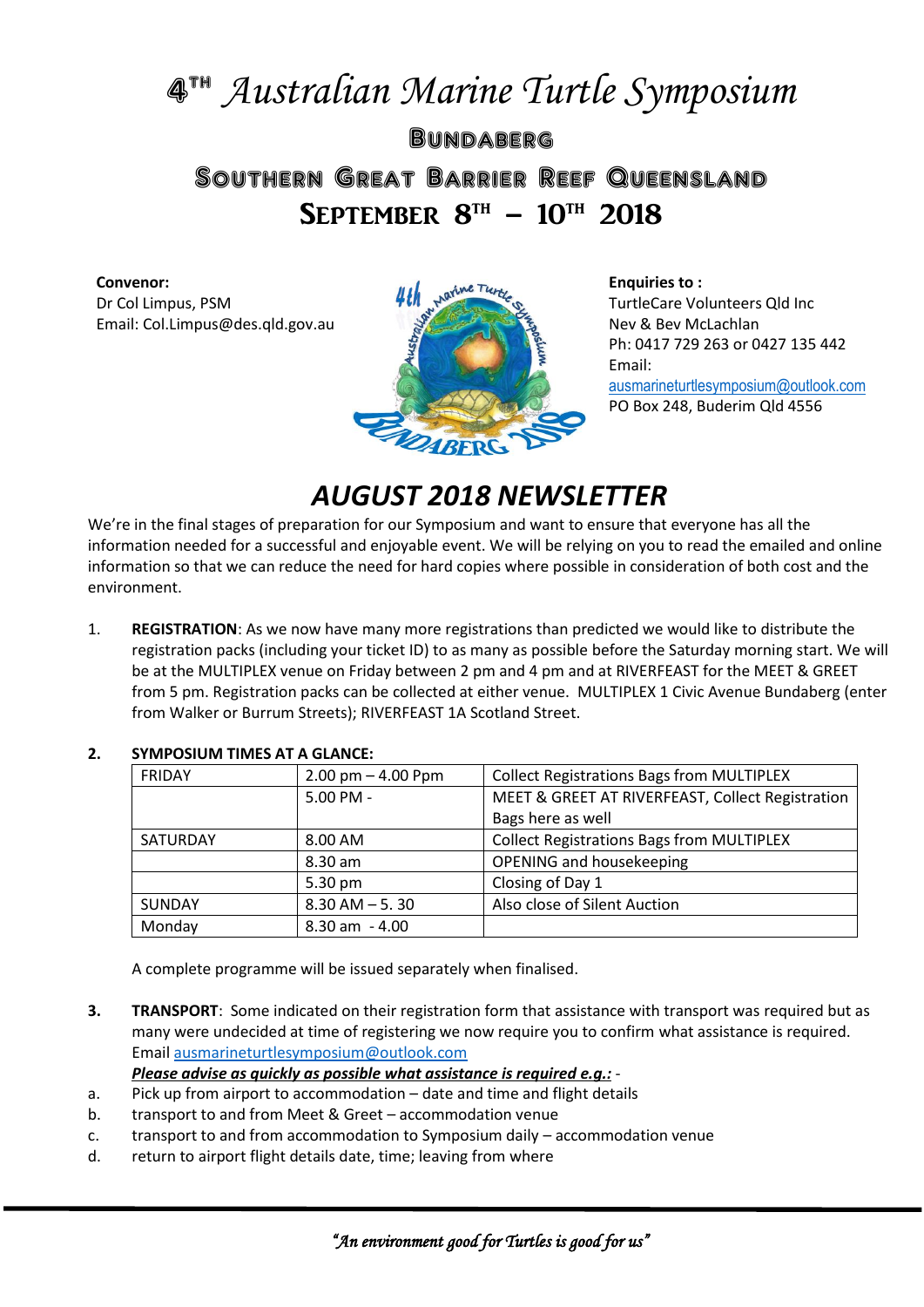- **4. CAMPING**: If you are taking advantage of the FREE CAMPING offer, details of your campground will be sent separately to you. We have been informed that some delegates have already been in touch with the caravan park to make bookings. If so you will need to contact us immediately at [ausmarineturtlesymposium@outlook.com](mailto:ausmarineturtlesymposium@outlook.com) to be included in the free camping list or you will be charged camping fees by the caravan park. The Symposium will be paying the camping fees for only those on the list we supply to the Caravan Park. If you do not receive a camping confirmation email by the 24<sup>th</sup> August contact us immediately.
- **5. MEET & GREET**: Bundaberg has a unique venue right in town on the river where we can socialise before the Symposium begins. Entry is free and a great selection of food and drink is available at your own expense. "RiverFeast is the newest and most unique culinary experience Bundaberg has to offer. Friday nights come alive on the Burnett River with the transformation of Bundaberg's old Marine College facility into an enticing array of international street food and a selection of quality retail stalls to wander through. Come along and enjoy craft beers, ciders and wines from local and Australian breweries." We hope to see you there from 5 pm Friday 7<sup>th</sup> September. <http://riverfeast.com.au/>
- **6. PRESENTATIONS**: If you have applied to give a presentation the programmers will have been in touch with you already and will provide all the details you will need.
- **7. PLASTIC FREE**. We are endeavouring to keep the Symposium plastic free where possible. There will be no plastic water bottles. Water and refreshments will be available in glasses and china cups that will be washed and reused. We request that you be responsible for those containers and reuse as much as possible each session and return them to the serving or collection areas to make it easier for our volunteers. ID/entry tickets will be personalised card holders on lanyards. It was felt that a plastic holder was the best alternative and we intend to reuse these for future symposia. We ask that you return your lanyard and card holder before you leave this symposium.
- **8. REEF TOGETHER:** The Southern Great Barrier Reef Regional Schools Convention in support of the 2018 International Year of The Reef, showcasing the power of today's youth. This will be held in an adjoining part of the Multiplex on Monday 10<sup>th</sup> September and we are invited to interact during our breaks and at the completion of proceedings on this day.

[https://www.dropbox.com/s/gkqknq8dq0t42fz/150046%20REEF%20TOGETHER%20-](https://www.dropbox.com/s/gkqknq8dq0t42fz/150046%20REEF%20TOGETHER%20-%20Poster%202018.pdf?dl=0) [%20Poster%202018.pdf?dl=0](https://www.dropbox.com/s/gkqknq8dq0t42fz/150046%20REEF%20TOGETHER%20-%20Poster%202018.pdf?dl=0)

9. SILENT AUCTION. The organising committee of the 4<sup>th</sup> Australian Marine Turtle Symposium will be running a Silent Auction at the Bundaberg meeting. Proceeds from the auction will be used to help fund the 2020 Australian Symposium

What do we need you to do before coming to Bundaberg? All Symposium attendees are asked to bring items to donate to the Auction. Anything that is turtle or marine themed is usually popular, as are items related to the conference location. Some examples of past auction items are shown in the image (note dog is not included) and can include new, handmade or second hand goods. For example there are items that have been auctioned at the International Sea Turtle Symposium numerous times across many countries over the past 20 years. Auction items can range from a single 50c pencil to artwork worth \$100s or satellite transmitters valued in the \$1000's, it is up to you. Our "Leatherback" Sponsors, LOTEK/SIRTRACK have already donated 1 xKiWiSat Argos Transmitter and 1 x FastGPS Logger or FastGPS Argos Transmitter.

How does the auction work? When you arrive at the Symposium you will be asked by the Auction crew to fill in a Silent Auction bidding sheet with a brief background to the item. The item will then be displayed with the bidding sheets for people to write their bids onto for 2 days. The auction will close prior to the end of the conference when winning bidders will pay for and collect their items.

So bring your items to donate and bring your wallet so you can do a bit of early Christmas shopping!

If you have any questions or would like to volunteer to assist with the Silent auction please contact Kellie Pendoley [\(kellie.pendoley@penv.com.au\)](mailto:kellie.pendoley@penv.com.au)